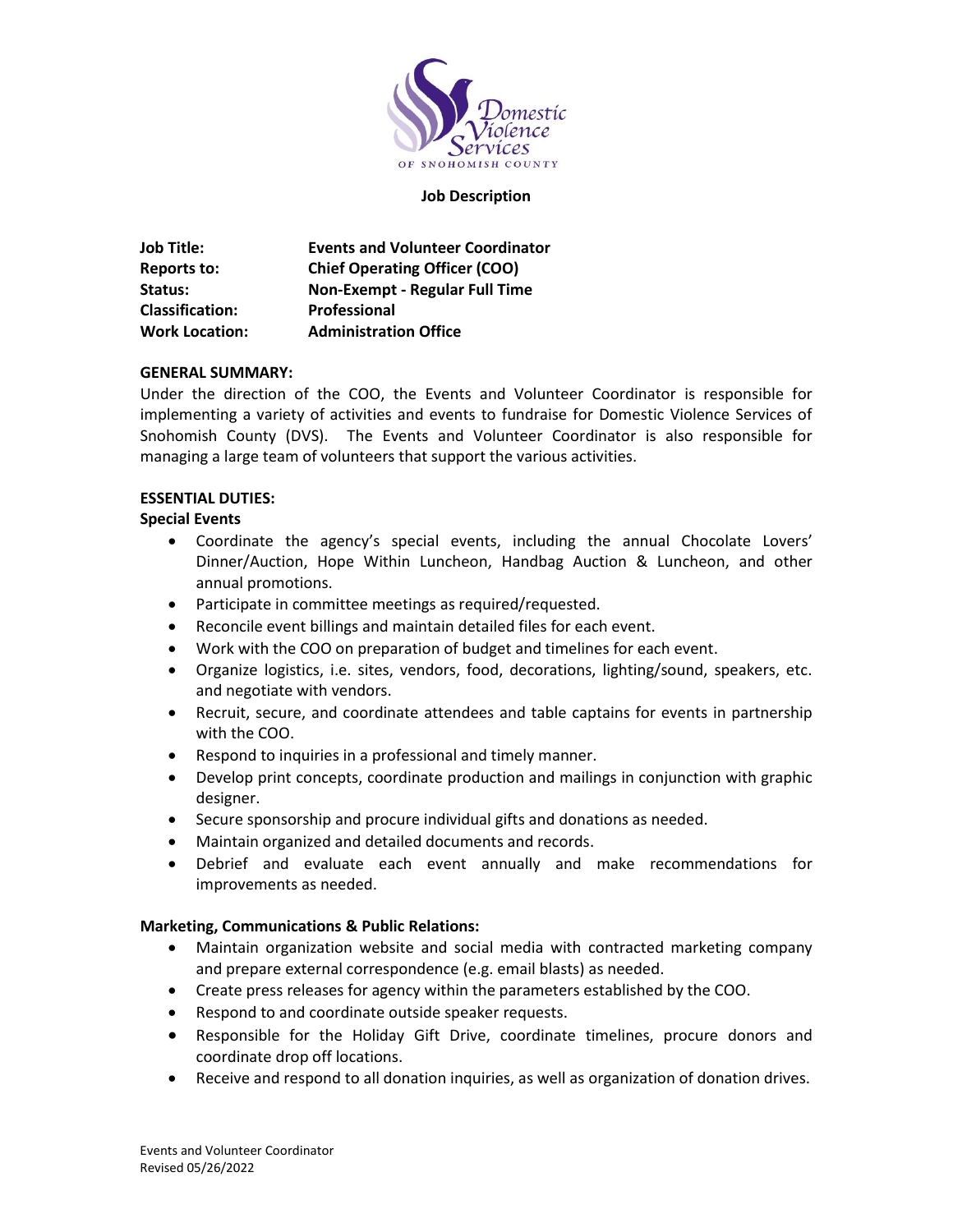

### **Job Description**

### **Volunteer Coordinator:**

- Place, recruit and recognize volunteers and interns as requested.
- Arrange, coordinate and facilitate volunteer trainings bi-annually.
- Accept volunteer applications and conduct interviews.
- Supervise and oversee maintenance of volunteer database and files including assimilation of monthly statistics.

# **OTHER DUTIES:**

- Attend and participate in program, department and agency meetings and relevant trainings.
- Participate in general office maintenance and upkeep
- Attend community outreach events, other nonprofit events, and networking events as needed.
- Perform additional duties as assigned.

# **MINIMUM QUALIFICATIONS:**

# **Education and Experience**

- Minimum of 2 years of development and/or fund-raising experience.
- **■** Minimum of 2 years of experience in organizational development, communications, marketing or related field.
- **•** Previous auction experience is preferred.
- College degree is preferred.

# **Knowledge, Skills and Abilities**

- Commitment to the agency's mission, vision and values.
- Ability to work a typical schedule in the office, Monday to Friday, 40 hours per week, but periodically work a varied scheduled with some evening and weekends as required.
- Ability to make decisions and exercise sound judgment.
- **EXCELLENT IN EXCELLENT IS EXAMOG SHOW THE SEXT ASSESS** EXCELLENT EXCELLENT EXCELLENT EXCELLENT representing the agency.
- Demonstrate skills in written and verbal communication.
- **Experience in organization, prioritization and problem solving with ability to handle** multiple priorities in a timely and efficient manner.
- Ability to maintain strict confidentiality of donor and agency information
- Ability to work as a member of a team as well as independently.
- **E** Computer skills: Microsoft Office, Word, Excel, Outlook, Publisher and Power Point, etc.
- Knowledge of Internet**,** donor database such as Auction Maestro, and ability to learn new programs
- **E** Ability to provide culturally appropriate services to people from diverse backgrounds.
- Vehicle with current driver's license, registration, and insurance required.
- No disqualifying criminal history or sex offender convictions (WSP WATCH and DOJ Sex Offender Registry)